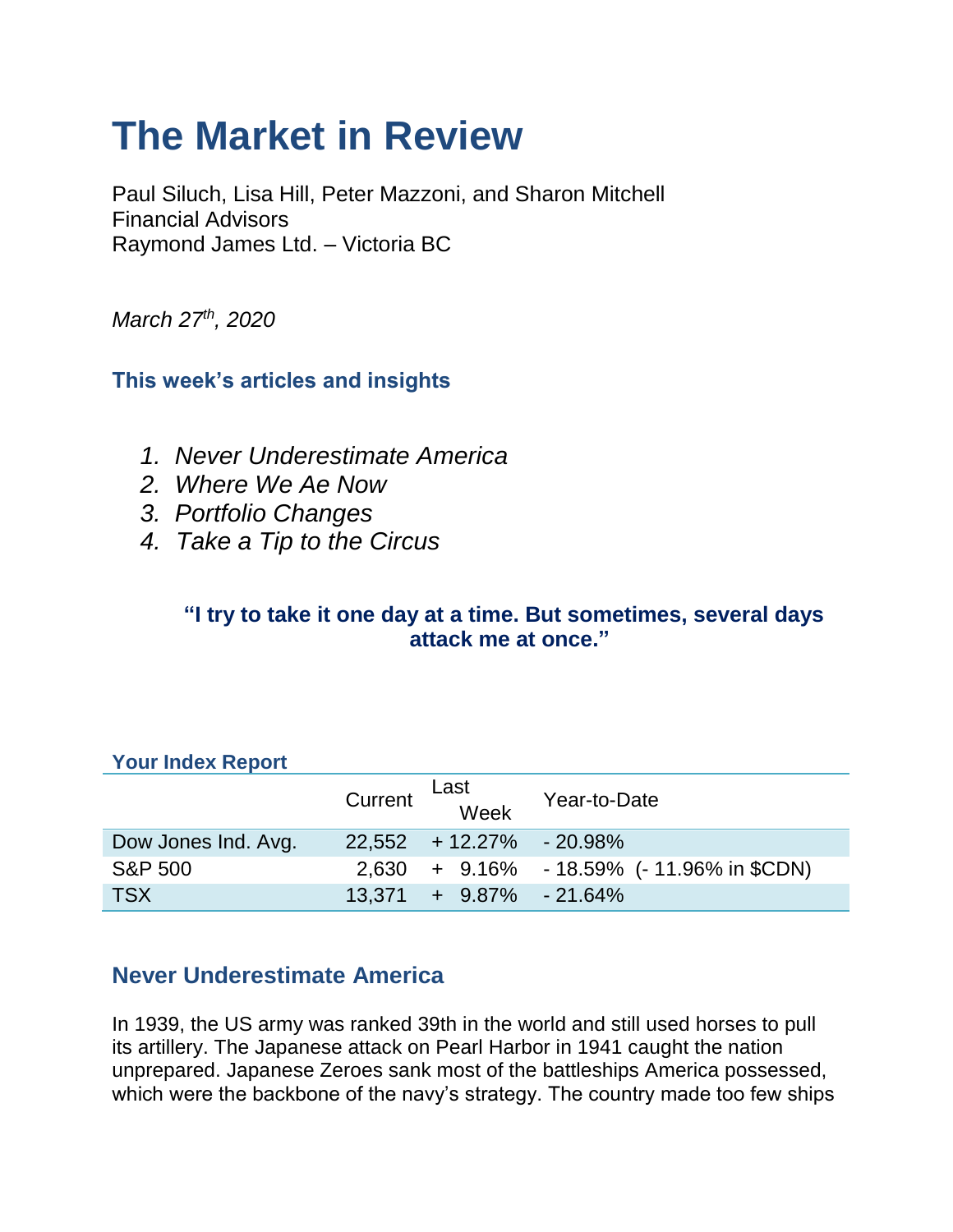and planes, and made them too slowly. In 1941, America manufactured just 8,400 combat aircraft.

By 1942, America had awoken. Aircraft production tripled in just a year and would be ten times that number by 1944.

Lulled by its success, the US Army shrank its army from 12 million men to 1.5 million by 1948. Their rifles were outdated WW2 models and most of their equipment barely worked. Who needed an army when you had nuclear weapons?

The 1950 invasion of South Korea by Soviet and China-backed North Korea caught the US unprepared once again. They were pushed back until Seoul, the capital, fell. President Truman invoked the Defense Production Act to gear up once again and, by 1953, had reclaimed the offensive. The allied armies pushed China and the North Korean armies back to the 38th Parallel.

The US has a habit of being caught unprepared for war. The battle with Covid-19 is no different. America began with a faulty test kit and far too few ventilators. Self-isolation, a blunt weapon that has proven useful in other countries, was not decreed until far too late in most states. President Trump has yet to invoke the Defense Production Act.

And yet the country is responding, and more rapidly than people think. Ford, GM, and Tesla are just a few of the companies switching production lines to build ventilators and masks for health care workers. Even Dyson, the vacuum cleaner manufacturer, has designed a new ventilator using its proven pump technology. And the research being done by scores of companies on new drugs, old drugs, vaccines, and anti-virals rivals the Manhattan Project.

*"Each day that goes by gets us one day closer to getting past this. Each*  day the news flow will be difficult, with April being particularly tough, but *each day also brings more hospital beds, more ventilators, more test kits (both virus and serological), more gowns, more masks, more shutdowns which slows the spread, more antibodies, and another day closer to warmer weather where we hope and pray it helps to slow the spread."*

- Peter Boockvar

The war in the US looks grim, with more Covid-19 cases than any other country. America has a habit of battling back. They will again.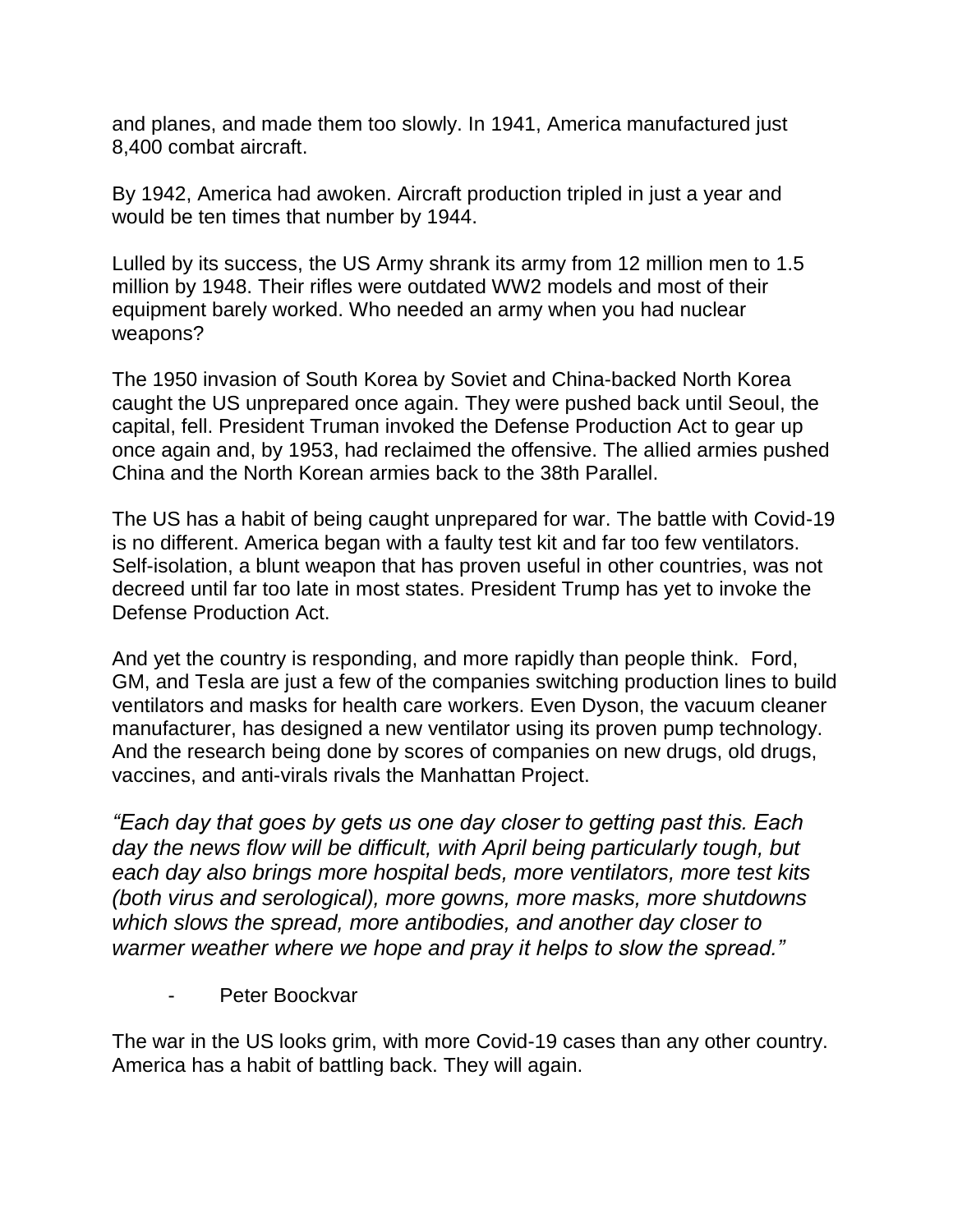## **Where We Are Now**

The pandemic has moved at record speed. Fortunately, so have governments.

In 1929, it took several years before governments moved to protect banks and people's savings. It took months of wrangling in 2008, with several half-hearted measures.

Today, a divided US government authorized a mammoth spending bill in under a week, and Canada's response was even faster. Interest rates have been slashed and the US Federal Reserve is doing more bond buying daily than it did monthly back in 2008.

Consider the banks and lending markets safe.

The next step is support for workers and businesses. Unemployment benefits are being expanded now and cheques are being mailed to citizens in countries from Denmark to Singapore to the US.

Will it be enough? It depends on how long the shutdowns last.

The final effort will be planning for the aftermath. The US government recently floated the idea of starting to open up by Easter – April 12th. That seems too early, given the rise in new infections. The balance of staying home for safety or going back to work to avoid a more severe recession is a topic that will be debated heavily in the weeks ahead. There are thousands of cancer, transplant, and accident patients being sent away to make room for Covid-19 treatments, for example.

In terms of the stock market, the 1987 pattern illustrates the path.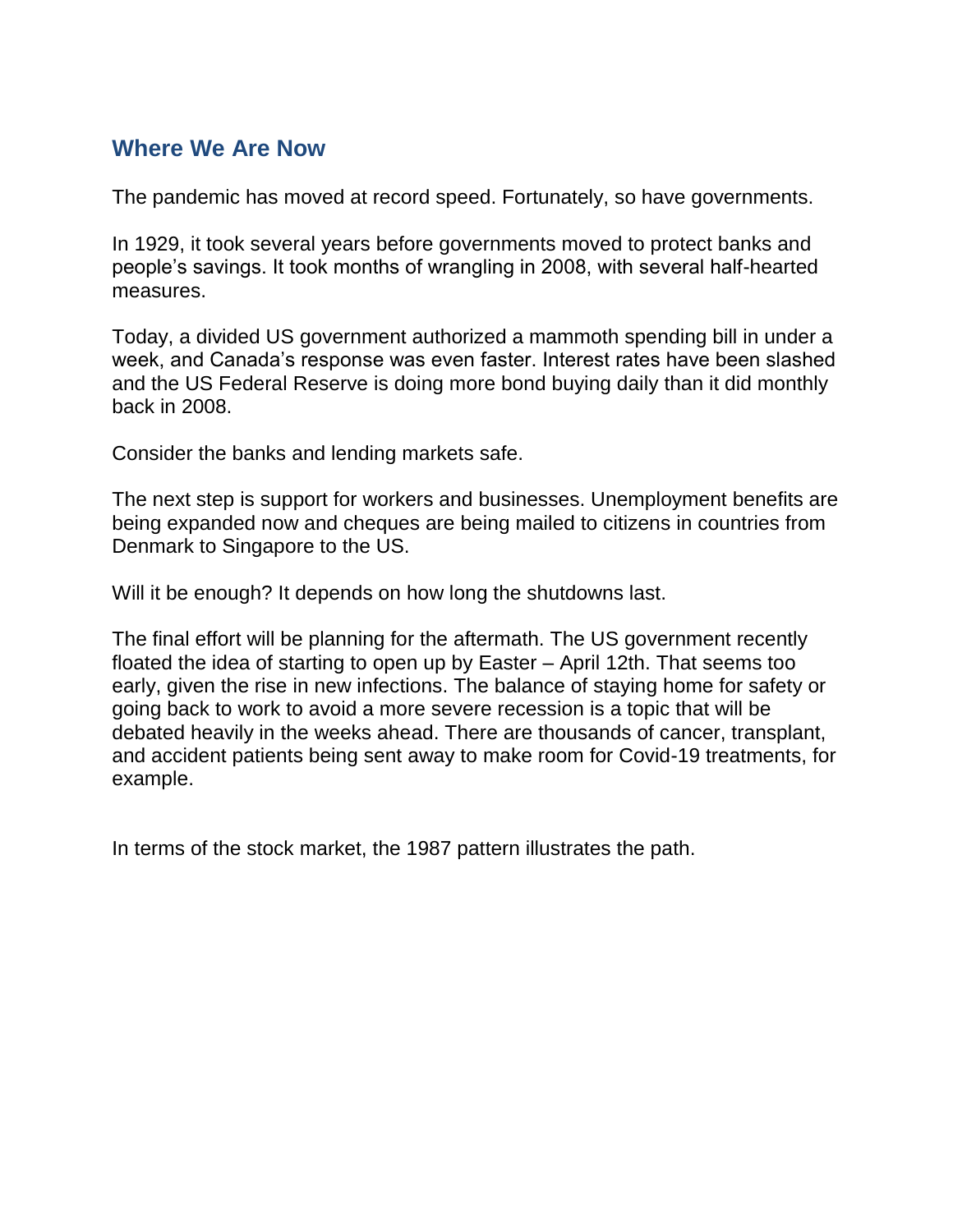

1. First comes panic, which we have just seen. Everything falls together, from gold to stocks to bonds. This happened as the panic ended on March 22nd.

Interestingly, many stocks will have hit their lows on Monday. We will not know for sure for several more months, but their bear markets are over.

- 2. Next comes the relief rally, which occurred this week. Some markets reclaimed one-third of their losses.
- 3. Finally, the long drawn-out demoralization stage. Indexes drift lower, with smaller relief rallies followed by smaller slumps - even though most stocks will have already seen their lows. This could happen over the next 2-6 months as the virus burns itself out.

### **Portfolio Changes**

The shifts we are seeing from our outside managers are quite diverse. Some see this as an incredible disruption and are taking advantage of it.

For example, the enormous shift to remote computing has sent laptop computer sales surging. Teleconferencing companies, home delivery services, and computer gaming are also seeing demand spike. Some managers have been adding to these names.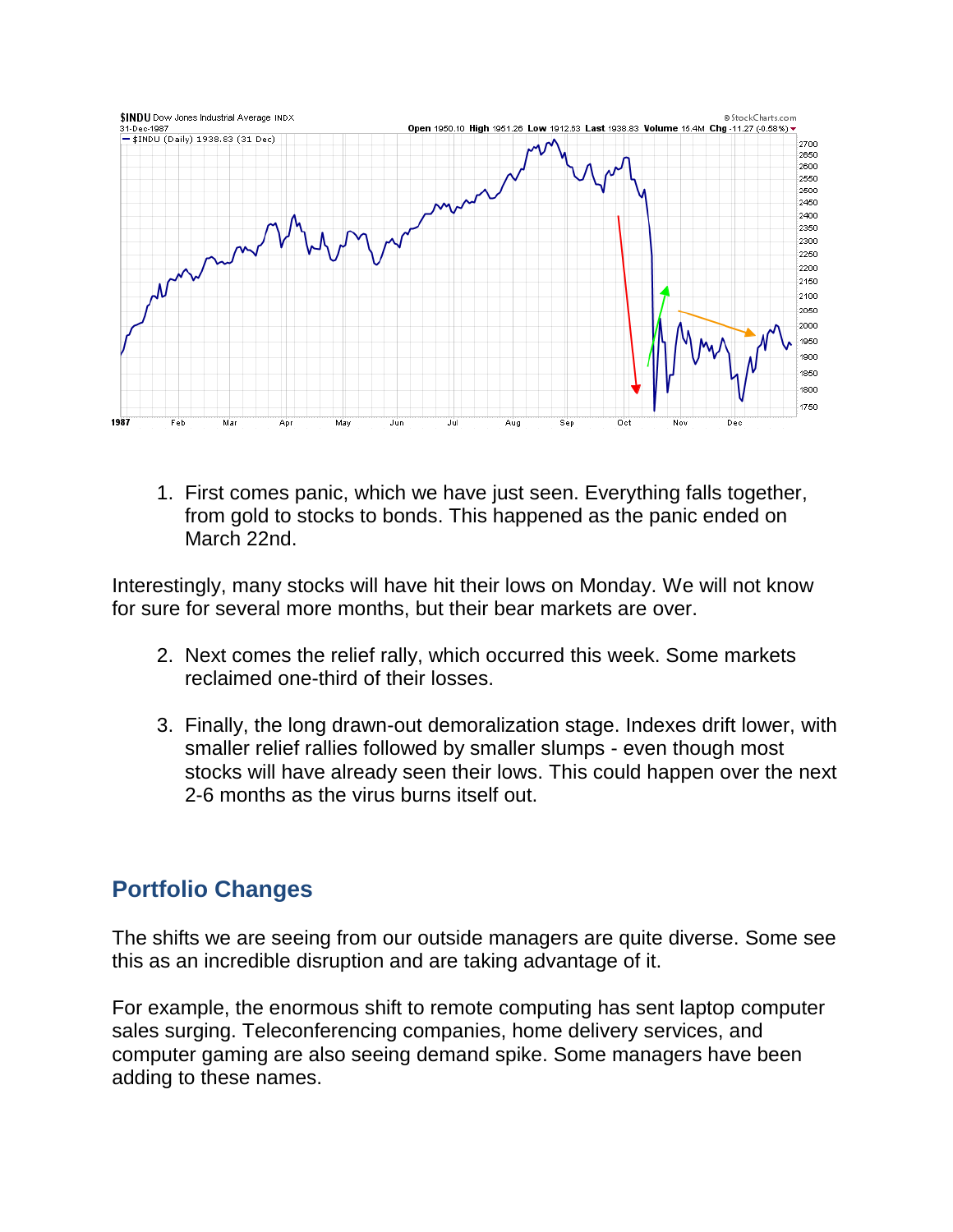Others have become more defensive. Once a recession starts (and one has started now, in record time), companies that sell staples (food, drugs, toilet paper) do well. Same for essential services, like power utilities.

Our own Dividend Value portfolios have added PepsiCo (**NYSE PEP**) and a real estate company that owns the land beneath Loblaw's.

The global energy business is the ant under the magnifying glass right now. Unless we start driving and flying in the next six weeks, global storage will be full. The Russians have proposed a global agreement to lower production, which may be the first sign of a light at end of that dark tunnel.

We continue to examine every holding and new ones for opportunities with so much changing. For example, demand for real estate will alter as more who moved home stay at home. Many things that have been deferred, from trips to elective surgery to home improvements, could experience a surge in business once this all ends.

We could also see dramatic changes in personal freedoms. Offices and restaurants in South Korea are now using thermal image cameras to identify people with fevers. Will this be the new normal once we get let out of our homes, and who will supply all the new machinery?

And can you imagine the worldwide party that will be thrown once a vaccine is developed and distributed? One can only hope.

In the meantime, the US Congress just passed the new stimulus bill in record time. It is a breath of fresh air to see politicians of all stripes working together, for a change.

### **Take a Trip to the Circus**

Sue Siluch, Paul's wife, recently met a woman who worked for Cirque du Soleil. She was part of the props team on the amazing water show called "O" and worked the entire presentation underwater in scuba gear.

Cirque may be exploring bankruptcy protection because their shows have dropped to zero in the pandemic, which is heartbreaking. As the show was closing down, Sue's friend got permission to post the entire show free on her Facebook page.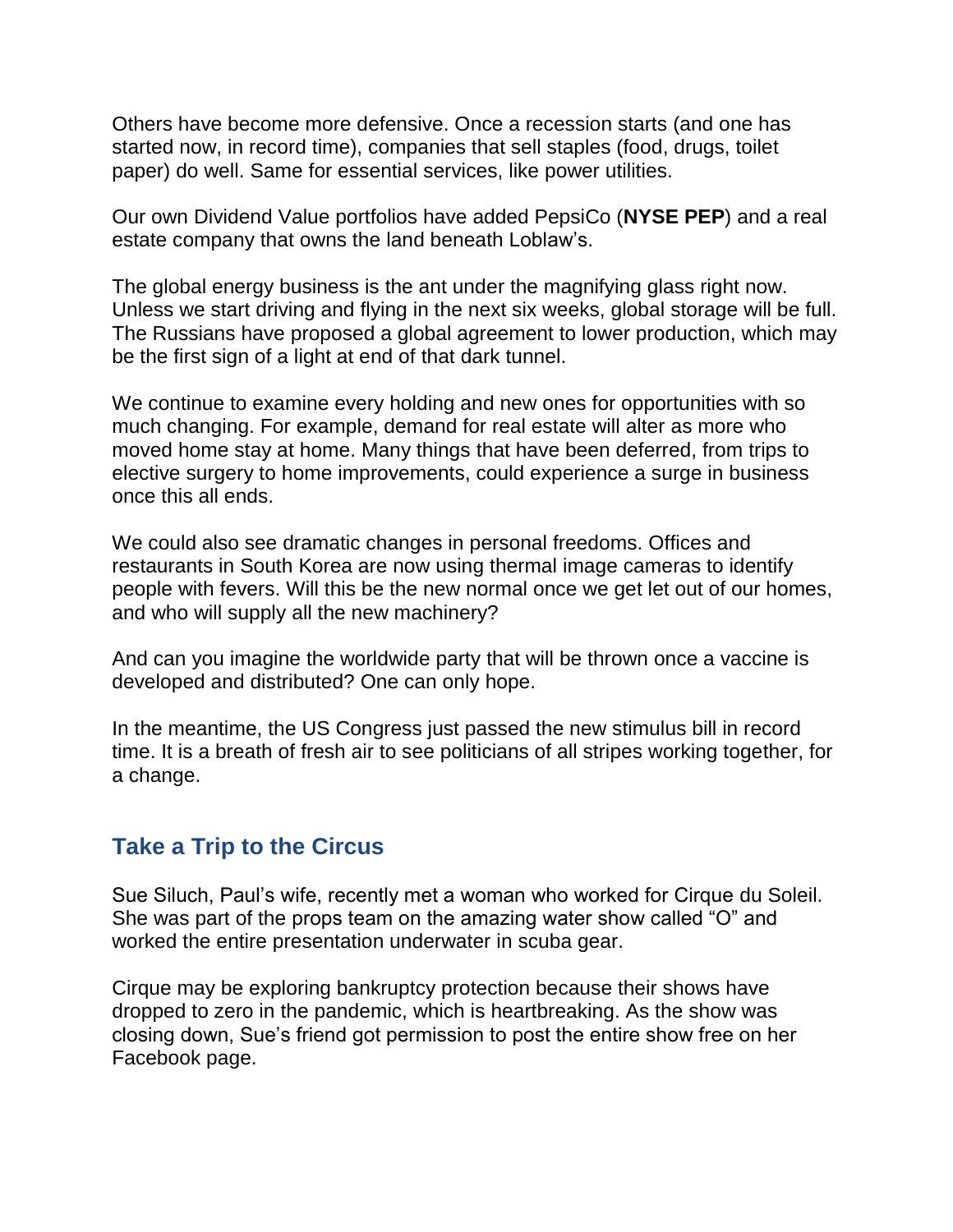If you would like a wonderful diversion over your dinner at home tonight, watch "O". You don't need Facebook – just click on the link – and experience one of the most amazing spectacles ever.

[https://www.facebook.com/panchoguayasamin/videos/712105072606813/UzpfS](https://www.facebook.com/panchoguayasamin/videos/712105072606813/UzpfSTEwMDAwMzAyMjY4Mjc5OTozMDYwNjExMjk0OTk0MTQ6MTA6MDoxNTg1NzI0Mzk5OjE0OTEyODkwMzU2MjgyOTM5OTA/) [TEwMDAwMzAyMjY4Mjc5OTozMDYwNjExMjk0OTk0MTQ6MTA6MDoxNTg1NzI](https://www.facebook.com/panchoguayasamin/videos/712105072606813/UzpfSTEwMDAwMzAyMjY4Mjc5OTozMDYwNjExMjk0OTk0MTQ6MTA6MDoxNTg1NzI0Mzk5OjE0OTEyODkwMzU2MjgyOTM5OTA/) [0Mzk5OjE0OTEyODkwMzU2MjgyOTM5OTA/](https://www.facebook.com/panchoguayasamin/videos/712105072606813/UzpfSTEwMDAwMzAyMjY4Mjc5OTozMDYwNjExMjk0OTk0MTQ6MTA6MDoxNTg1NzI0Mzk5OjE0OTEyODkwMzU2MjgyOTM5OTA/)

## *Thank you for your referrals this month! They are always handled with great care and discretion.*

#### **[http://www.dividendvaluepartners.com](https://urldefense.proofpoint.com/v2/url?u=http-3A__www.dividendvaluepartners.com&d=DwMFAw&c=K3dQCUGiI1B95NJ6cl3GoyhMW2dvBOfimZA-83UXll0&r=_6MBBSGYsFznIBwslhTiqBKEz4pHUCTd_9tbh_EpUMY&m=scBAtuMDuWZwK1IVr5YXjdB6aRS-faGHAMq3jOn6sJU&s=enZqe4ZgcjH_33x5dT-vZq9A37d4AhNkXvjc6AbmYww&e=)**

We thank you for your business and your referrals and we hope you find our site user friendly and informative. We welcome your comments.

#### **How to contact us:**

[paul.siluch@raymondjames.ca](https://owa-kel.raymondjames.ca/owa/redir.aspx?SURL=z0BxOCXDlQ-Aad1f_a9igaARxm5Rd1VXE7UcmD4mZ3IZiacj7DPTCG0AYQBpAGwAdABvADoAcABhAHUAbAAuAHMAaQBsAHUAYwBoAEAAcgBhAHkAbQBvAG4AZABqAGEAbQBlAHMALgBjAGEA&URL=mailto%3apaul.siluch%40raymondjames.ca) [lisa.hill@raymondjames.ca](https://owa-kel.raymondjames.ca/owa/redir.aspx?SURL=glaBgdTdxPMFpiw4eumg-PzZXpo9vJyObrXLs1TKtIAZiacj7DPTCG0AYQBpAGwAdABvADoAbABpAHMAYQAuAGgAaQBsAGwAQAByAGEAeQBtAG8AbgBkAGoAYQBtAGUAcwAuAGMAYQA.&URL=mailto%3alisa.hill%40raymondjames.ca) [peter.mazzoni@raymondjames.ca](https://owa-kel.raymondjames.ca/owa/redir.aspx?SURL=3c7mDL9-cZxYXt7CvkOu20QVFy1WCaDQxUZ3BQE6vecZiacj7DPTCG0AYQBpAGwAdABvADoAcABlAHQAZQByAC4AbQBhAHoAegBvAG4AaQBAAHIAYQB5AG0AbwBuAGQAagBhAG0AZQBzAC4AYwBhAA..&URL=mailto%3apeter.mazzoni%40raymondjames.ca)

#### (250) 405-2417

#### *Disclaimers*

*[The information contained in this newsletter was obtained from sources believed to be reliable, however, we cannot](https://owa-kel.raymondjames.ca/owa/redir.aspx?SURL=z0BxOCXDlQ-Aad1f_a9igaARxm5Rd1VXE7UcmD4mZ3IZiacj7DPTCG0AYQBpAGwAdABvADoAcABhAHUAbAAuAHMAaQBsAHUAYwBoAEAAcgBhAHkAbQBvAG4AZABqAGEAbQBlAHMALgBjAGEA&URL=mailto%3apaul.siluch%40raymondjames.ca)  represent that it is accurate or complete. [It is provided as a general source of information and should not be](https://owa-kel.raymondjames.ca/owa/redir.aspx?SURL=z0BxOCXDlQ-Aad1f_a9igaARxm5Rd1VXE7UcmD4mZ3IZiacj7DPTCG0AYQBpAGwAdABvADoAcABhAHUAbAAuAHMAaQBsAHUAYwBoAEAAcgBhAHkAbQBvAG4AZABqAGEAbQBlAHMALgBjAGEA&URL=mailto%3apaul.siluch%40raymondjames.ca)  [considered personal investment advice or solicitation to buy or sell securities.](https://owa-kel.raymondjames.ca/owa/redir.aspx?SURL=z0BxOCXDlQ-Aad1f_a9igaARxm5Rd1VXE7UcmD4mZ3IZiacj7DPTCG0AYQBpAGwAdABvADoAcABhAHUAbAAuAHMAaQBsAHUAYwBoAEAAcgBhAHkAbQBvAG4AZABqAGEAbQBlAHMALgBjAGEA&URL=mailto%3apaul.siluch%40raymondjames.ca) The views expressed are those of the [authors, Paul Siluch and Lisa Hill, and not necessarily those of Raymond James Ltd.](https://owa-kel.raymondjames.ca/owa/redir.aspx?SURL=z0BxOCXDlQ-Aad1f_a9igaARxm5Rd1VXE7UcmD4mZ3IZiacj7DPTCG0AYQBpAGwAdABvADoAcABhAHUAbAAuAHMAaQBsAHUAYwBoAEAAcgBhAHkAbQBvAG4AZABqAGEAbQBlAHMALgBjAGEA&URL=mailto%3apaul.siluch%40raymondjames.ca) Commissions, trailing [commissions, management fees and expenses all may be associated with mutual funds.](https://owa-kel.raymondjames.ca/owa/redir.aspx?SURL=z0BxOCXDlQ-Aad1f_a9igaARxm5Rd1VXE7UcmD4mZ3IZiacj7DPTCG0AYQBpAGwAdABvADoAcABhAHUAbAAuAHMAaQBsAHUAYwBoAEAAcgBhAHkAbQBvAG4AZABqAGEAbQBlAHMALgBjAGEA&URL=mailto%3apaul.siluch%40raymondjames.ca) Please read the prospectus before investing. [The indicated rates of return are the historical annual compounded total returns including changes](https://owa-kel.raymondjames.ca/owa/redir.aspx?SURL=z0BxOCXDlQ-Aad1f_a9igaARxm5Rd1VXE7UcmD4mZ3IZiacj7DPTCG0AYQBpAGwAdABvADoAcABhAHUAbAAuAHMAaQBsAHUAYwBoAEAAcgBhAHkAbQBvAG4AZABqAGEAbQBlAHMALgBjAGEA&URL=mailto%3apaul.siluch%40raymondjames.ca)  [in unit value and reinvestment of all distributions and do not take into account sales, redemption, distribution or](https://owa-kel.raymondjames.ca/owa/redir.aspx?SURL=z0BxOCXDlQ-Aad1f_a9igaARxm5Rd1VXE7UcmD4mZ3IZiacj7DPTCG0AYQBpAGwAdABvADoAcABhAHUAbAAuAHMAaQBsAHUAYwBoAEAAcgBhAHkAbQBvAG4AZABqAGEAbQBlAHMALgBjAGEA&URL=mailto%3apaul.siluch%40raymondjames.ca)  [optional charges or income taxes payable by any security holder that would have reduced returns. Mutual funds are](https://owa-kel.raymondjames.ca/owa/redir.aspx?SURL=z0BxOCXDlQ-Aad1f_a9igaARxm5Rd1VXE7UcmD4mZ3IZiacj7DPTCG0AYQBpAGwAdABvADoAcABhAHUAbAAuAHMAaQBsAHUAYwBoAEAAcgBhAHkAbQBvAG4AZABqAGEAbQBlAHMALgBjAGEA&URL=mailto%3apaul.siluch%40raymondjames.ca)  [not guaranteed, their values change frequently and past performance may not be repeated.](https://owa-kel.raymondjames.ca/owa/redir.aspx?SURL=z0BxOCXDlQ-Aad1f_a9igaARxm5Rd1VXE7UcmD4mZ3IZiacj7DPTCG0AYQBpAGwAdABvADoAcABhAHUAbAAuAHMAaQBsAHUAYwBoAEAAcgBhAHkAbQBvAG4AZABqAGEAbQBlAHMALgBjAGEA&URL=mailto%3apaul.siluch%40raymondjames.ca) This newsletter is [intended for distribution only in those jurisdictions where Raymond James Ltd. is registered as a dealer in](https://owa-kel.raymondjames.ca/owa/redir.aspx?SURL=z0BxOCXDlQ-Aad1f_a9igaARxm5Rd1VXE7UcmD4mZ3IZiacj7DPTCG0AYQBpAGwAdABvADoAcABhAHUAbAAuAHMAaQBsAHUAYwBoAEAAcgBhAHkAbQBvAG4AZABqAGEAbQBlAHMALgBjAGEA&URL=mailto%3apaul.siluch%40raymondjames.ca)  securities. [Any distribution or dissemination of this newsletter in any other jurisdiction is strictly prohibited.](https://owa-kel.raymondjames.ca/owa/redir.aspx?SURL=z0BxOCXDlQ-Aad1f_a9igaARxm5Rd1VXE7UcmD4mZ3IZiacj7DPTCG0AYQBpAGwAdABvADoAcABhAHUAbAAuAHMAaQBsAHUAYwBoAEAAcgBhAHkAbQBvAG4AZABqAGEAbQBlAHMALgBjAGEA&URL=mailto%3apaul.siluch%40raymondjames.ca) This [newsletter is not intended for nor should it be distributed to any person in the USA. Raymond James Ltd. is a member](https://owa-kel.raymondjames.ca/owa/redir.aspx?SURL=z0BxOCXDlQ-Aad1f_a9igaARxm5Rd1VXE7UcmD4mZ3IZiacj7DPTCG0AYQBpAGwAdABvADoAcABhAHUAbAAuAHMAaQBsAHUAYwBoAEAAcgBhAHkAbQBvAG4AZABqAGEAbQBlAHMALgBjAGEA&URL=mailto%3apaul.siluch%40raymondjames.ca)  [of the Canadian Investor Protection Fund.](https://owa-kel.raymondjames.ca/owa/redir.aspx?SURL=z0BxOCXDlQ-Aad1f_a9igaARxm5Rd1VXE7UcmD4mZ3IZiacj7DPTCG0AYQBpAGwAdABvADoAcABhAHUAbAAuAHMAaQBsAHUAYwBoAEAAcgBhAHkAbQBvAG4AZABqAGEAbQBlAHMALgBjAGEA&URL=mailto%3apaul.siluch%40raymondjames.ca)*